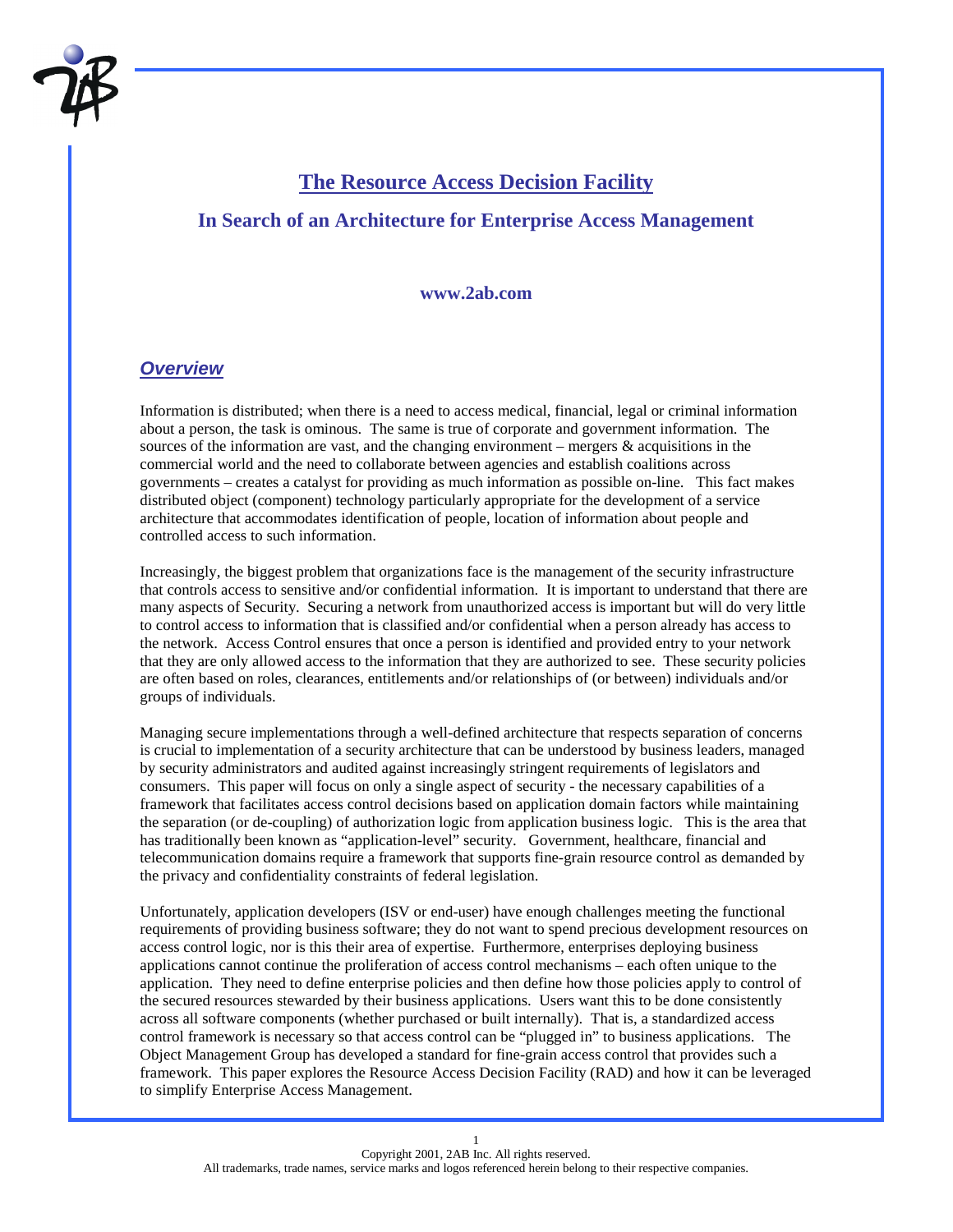

## *Architecture for Enterprise Access Management*

The problem addressed by the Resource Access Decision Facility (RAD) is not a new one. The catalyst for this facility was a realization that access control was becoming increasingly unmanageable in enterprise application integration environments. Vendors are spending an increasing percentage of their development time building access control into their applications. This is accomplished in a variety of ways with the obvious problem that each time an enterprise purchases a software component, they are also purchasing an access control mechanism that must be deployed and administered as part of their security infrastructure. This fact has made it impossible for enterprises to design and implement consistent application resource access control policy. The requirements of many government regulations, such as the U.S. Health Insurance Portability & Accountability Act (HIPPA) and U.S. Title 47 in telecommunications, make it mandatory that this problem be solved.

The OMG Resource Access Decision Facility (RAD) provides for the de-coupling of authorization logic from application logic, allowing applications with such requirements to be independent from a particular access control policy. RAD provides a number of key design features that will be discussed in this paper. It is important to understand that although the Resource Access Decision Facility was initially based on the  $CORBA<sup>®</sup>$  platform, the model and design approach can be successfully used in any distributed computing environments. 2AB's iLock Security Services product suite leverages this model for fine-grain access control within JAVA and J2EE (jLock), Web Services (webLock) and CORBA (orbLock) application environments.

The RAD design extends the underlying security infrastructure that provides authentication of users and provides the ability of an application to protect any resources stewarded by application logic. It supports the naming of resources and the definition of patterns for resource names in a standardized format to facilitate management of fine-grain access control policy at the level of granularity required by an application end-user community. It also allows the definition of arbitrary operations on these resources and the independent protection of those operations. The framework provides administrative interfaces that allow access control policy engines to be "plugged in," thus accommodating integration of existing policy engines and/or user-written policy evaluators. A "plug-in" can also provide dynamic security attribution to support policy that is based on transient relationships. A typical example of a dynamic attribute is "primary" care physician"; a security attribute that is based on the relationship between a physician and the person for which clinical information is requested at a point in time. This "plug-in" framework approach enables elaborate and consistent access control policies across heterogeneous software components. The RAD framework was designed to accommodate environments where multiple policies govern access to a resource (such as an administrative policy and a legal policy). In such environments, it is necessary to understand how to combine policies to make access decisions. This feature is also part of the RAD "plugin" architecture.

### Why do we need RAD?

Before we explore the capabilities of RAD in more detail, let's look at why we need such a facility and how these capabilities extend what is provided by a Security Service. A typical distributed computing solution integrates a variety of technologies (see Figure 1).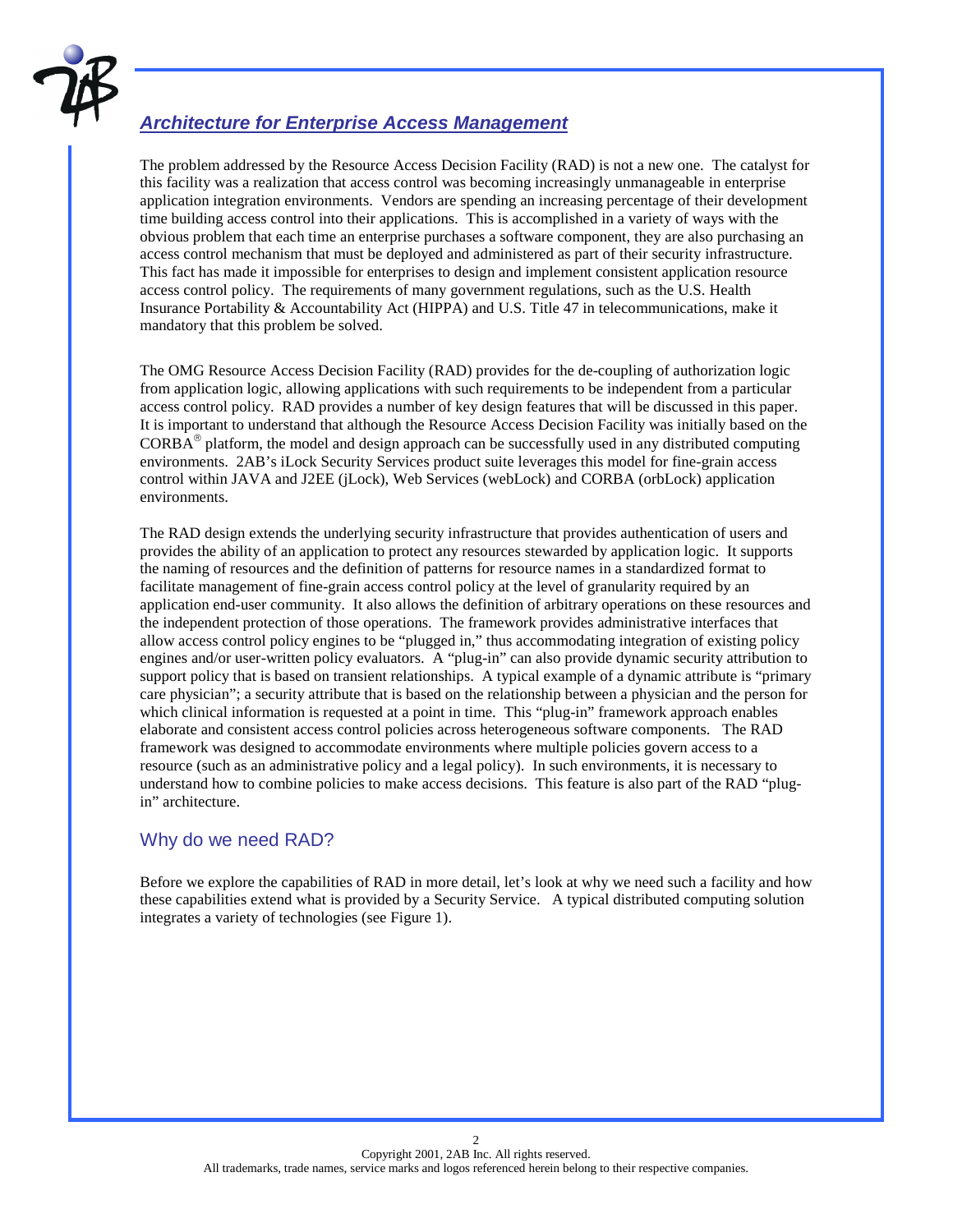



*Figure 1 –Typical Distributed Computing Solution* 

Access control policy can be injected at any point in the architecture. The RAD facility was originally intended to be used by services providing application features, but increasingly RAD facilities are being used on the client side where transitions are made between Web and J2EE and/or  $CORBA<sup>®</sup>$  technologies. It has proven particularly useful for environments where data defined in Extended or Hypertext Markup Languages (XML or HTML) documents contain multiple secured resource that may have diverse access control requirements.

In service architectures, an operation on an object may need to reference many secured resources to provide the requested service. This cannot be secured with a traditional security service. It is also common to design abstract interfaces where the identity of the secured resource is not known until the operation is invoked. This is because the information necessary to identify the secured resource is carried in a parameter value. For example, different parts of a government file may require diverse clearance levels because of the sensitivity of the information. These security policies may need to change dynamically in war situations. A common health related example is a request for a clinical observation – a clinical observation is an abstract concept that may be realized as many diverse secured resource types that can be accessed via a common interface. The sensitivity of a 'clinical observation" is not consistent; for example, Anthrax related information may be more sensitive than other observations. In addition, Web Services, EJB's and/or CORBA<sup><sup>®</sup> objects often function as wrappers around legacy systems that do not lend</sup> themselves easily to object-oriented access control mechanisms. It is also true that security requirements in many domains mandate domain-specific factors such as the relationship between a user and the person for whom information is requested. Increasingly, these requirements are causing vendors to embed access control systems within their business applications. These complex security requirements mandate access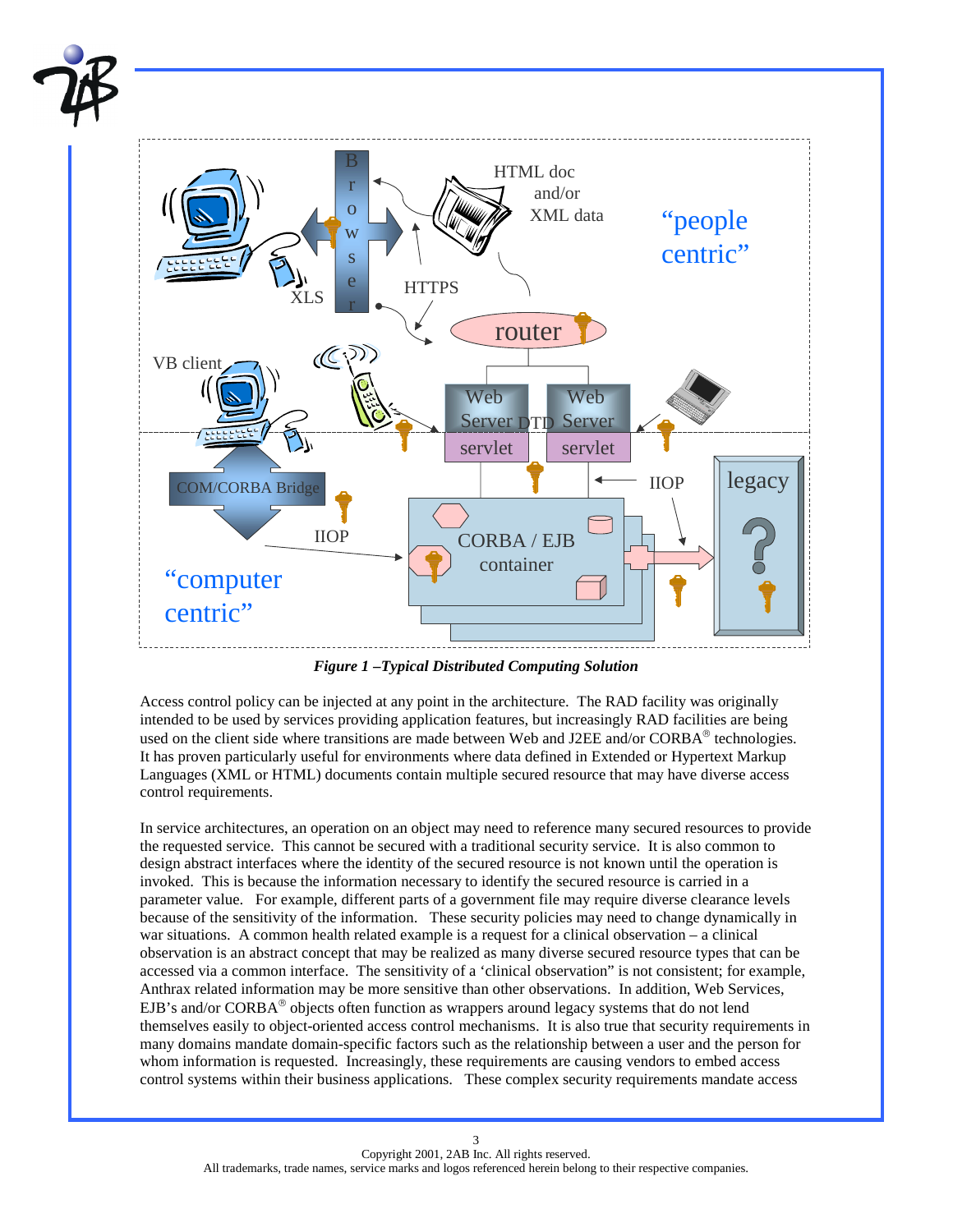

control policies that are more sophisticated and of finer granularity than the general ones used in security services of existing distribution platforms.

## What is RAD?

RAD is a framework that facilitates access control decisions based on application domain factors while maintaining the separation (or de-coupling) of authorization logic from application business. The RAD facility is not a replacement or substitution for an infrastructure security service. The RAD service is used in conjunction with other security infrastructure to provide enhanced access decisions. Access to authenticated credentials from a security infrastructure that supports delegation is the foundation that any application needs to provide application-level security and is required in a RAD environment. The designers of the RAD service wanted to be certain that it could be deployed with diverse security infrastructures. For this reason, the Resource Access Decision Facility and the underlying security infrastructure are loosely coupled. The only dependency that exists is that the application must be able to extract authenticated credentials (security attributes) from the security service and format them as an OMG Security::AttributeList. Vendors, such as 2AB, provide such translation tools; the most common being the extraction and transformation of credentials carried by digital certificates. Usage of a RAD facility removes the requirement that the application developer understand which security attributes are necessary to allow access to a secured resource. That is, the access control mechanism may be developed, purchased and administered separate from the application and integrated at deployment time.

This RAD approach allows secured resources to be named by the application. Those names are exposed to the RAD policy engine (potentially mapped by the vendor to the native format of a resource name in the policy engine). This allows an enterprise a consistent way to identify and administer access policies across diverse application environments. It also means that different enterprises (or organizations within an enterprise) may make different choices in terms of the policy engine that they use with the RAD framework. In fact, multiple policy engines may be used with a single implementation of the RAD framework as a result of the support for multiple policy evaluators.



4 Copyright 2001, 2AB Inc. All rights reserved. All trademarks, trade names, service marks and logos referenced herein belong to their respective companies.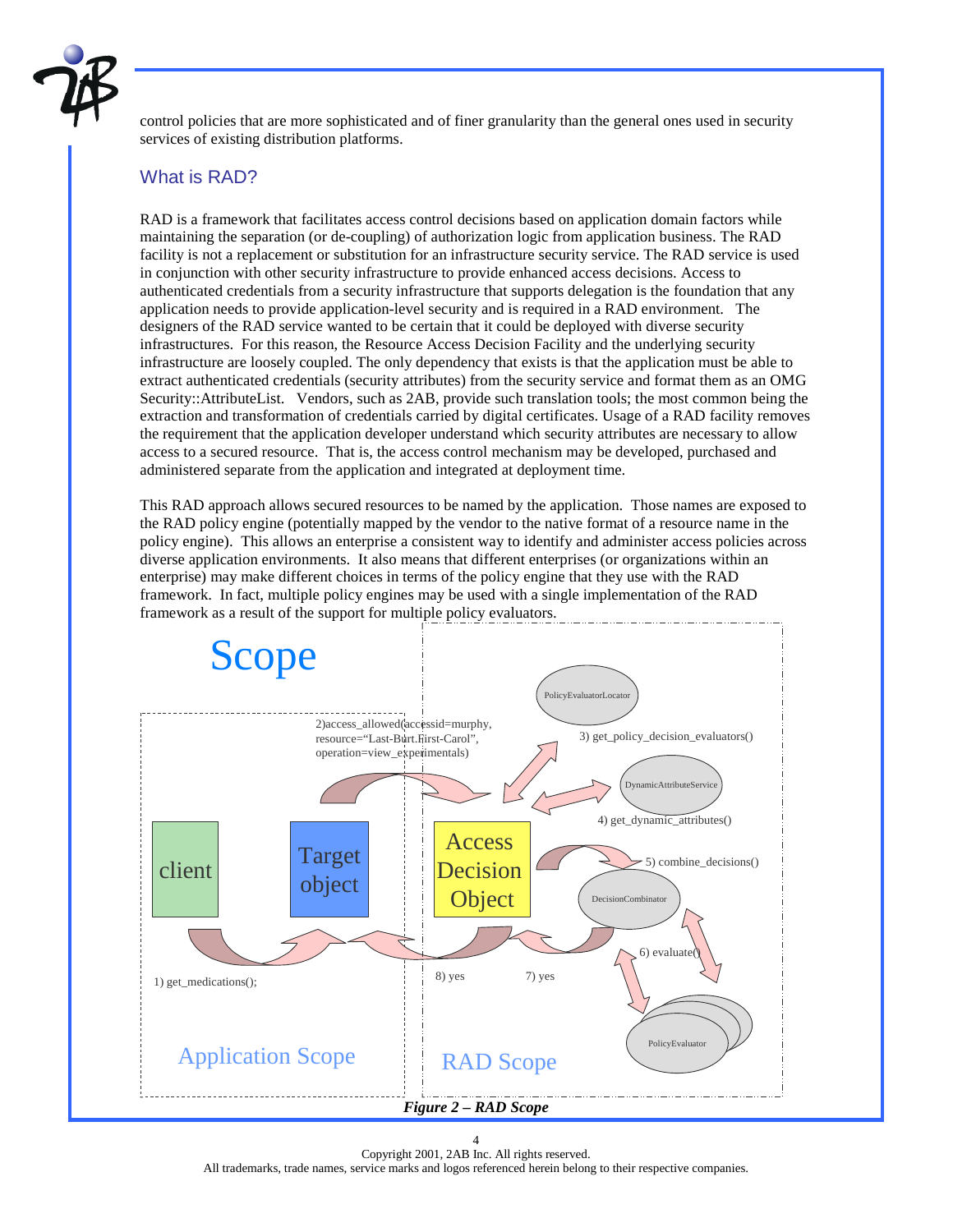

To perform application-level access control, an application (ADO client) extracts credentials from the security infrastructure, requests an authorization decision from a RAD facility and enforces that decision. A simple interface between the application and the authorization service is used. There are two operations available to the ADO client: access\_allowed() and multiple\_access\_allowed(). An application programmer only needs to make a single invocation on the authorization service in order to obtain a decision (or set of decisions).

A RAD-compliant access control environment divides responsibilities as follows:

- ! Components "name" their secured resources and the operations they perform on them
- $\triangleright$  The underlying security service provides the component access to authenticated credentials
- $\triangleright$  Users administer security policy for the named resources (via a policy engine accessible by RAD)
- ▶ Components call access\_allowed() providing the ResourceName, Operation and SecAttributes
- $\triangleright$  RAD makes the access decision!

A resource name can be associated with any valuable asset of the application. The RAD does not attempt to interpret semantics of the resource name or the operations that can be performed on them.



Copyright 2001, 2AB Inc. All rights reserved. All trademarks, trade names, service marks and logos referenced herein belong to their respective companies.

5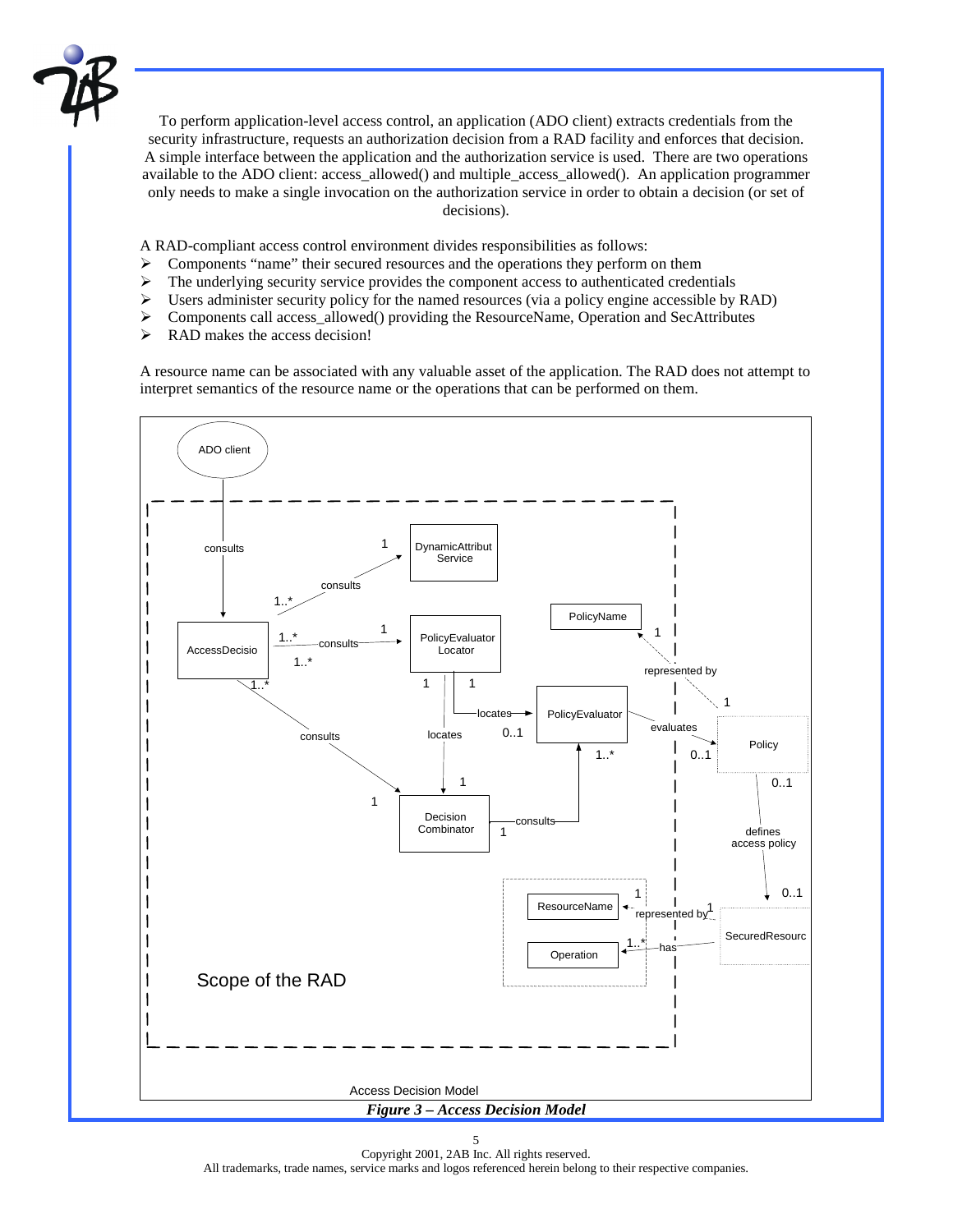

Figures 3 and 4 provide an overview of the responsibility of the internal RAD objects. The AccessDecisionObject (ADO) receives requests for authorization decisions from RAD clients. From an application perspective, the ADO is the only exposed interface, however, internal to the RAD, the ADO consults other objects (each of which may be replaced using the administrative interfaces) to make access decisions. The ADO first consults a DynamicAttributeService that determines whether or not it is appropriate to modify the security attributes of the principal given the context of the access request. The DynamicAttributeService may add or remove security attributes that are then used for the access decision. The ADO also consults a PolicyEvaluatorLocator that locates the PolicyEvaluator(s) and the DecisionCombinator that must be consulted to make the access decision for the secured resource. The role of the DecisionCombinator is to combine results of the evaluations made by PolicyEvaluator(s) into a definite yes/no decision. The combinator calls the evaluators so that the most efficient method of making decisions can be utilized. It is expected that combinators that implement simple "AND" or "OR" policies will be provided with products, however, the user may replace default combinators with sophisticated implementations that use precedence logic.

Of course, there is also an administrative aspect to the RAD that provides the "plug-in" features mentioned earlier (see Figure 3). Some of the advanced RAD features that are available through the administrative interfaces are:

- $\triangleright$  Provides the ability for secured resources to be grouped for the purpose of defining access control rules (Patterns)
- $\triangleright$  Supports dynamic security attribution to allow access policy to include the notion of allowing decisions based on relationships or transient roles (DynamicAttributeSevice)
- $\triangleright$  An interface that allows multiple access control policy decisions governing access to the same resource to be reconciled (DecisionCombinator)
- $\triangleright$  Ability to Plug in Policy engines! (PolicyEvaluator)
	- $\triangleright$  Custom wrappers for existing vendor products and user legacy solutions
	- Eustom built for the way resources are named in specific technologies (CORBA<sup>®</sup> IDL, XML Schema)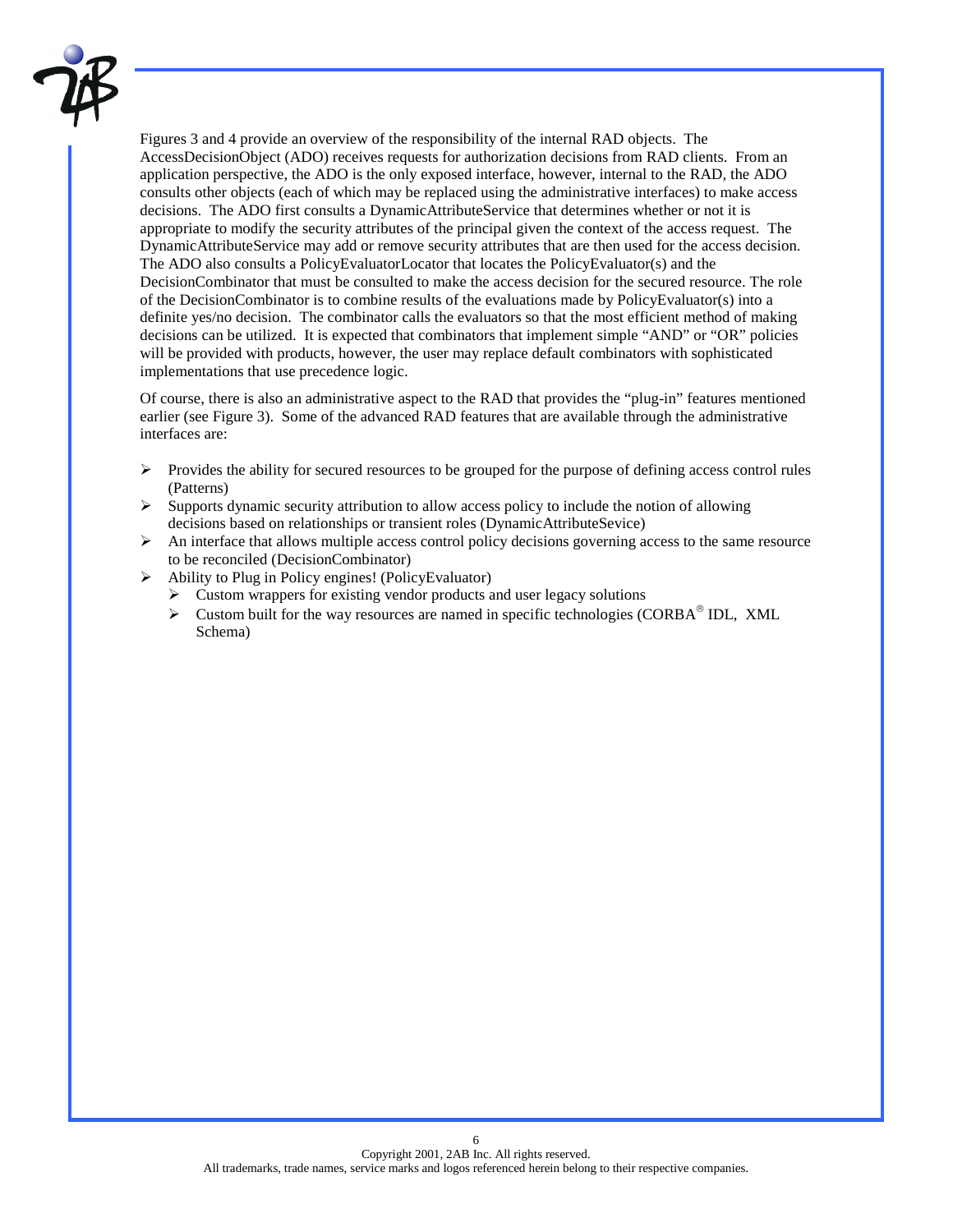

*Figure 4 - Administrative Model* 

## *Summary*

The specification for the RAD facility is available from the  $OMG<sup>1</sup>$ . This specification, originally targeted to meet the requirements of the healthcare domain for privacy and confidentiality, is receiving wide acceptance in other domains such as defense, telecommunications and finance. Products, such as 2AB's iLock Security Services suite, leverage this specification for fine-grain access control in multi-platform environments.

 1 Object Management Group Resource Access Decision. Document formal/01-04-01. January 2001.